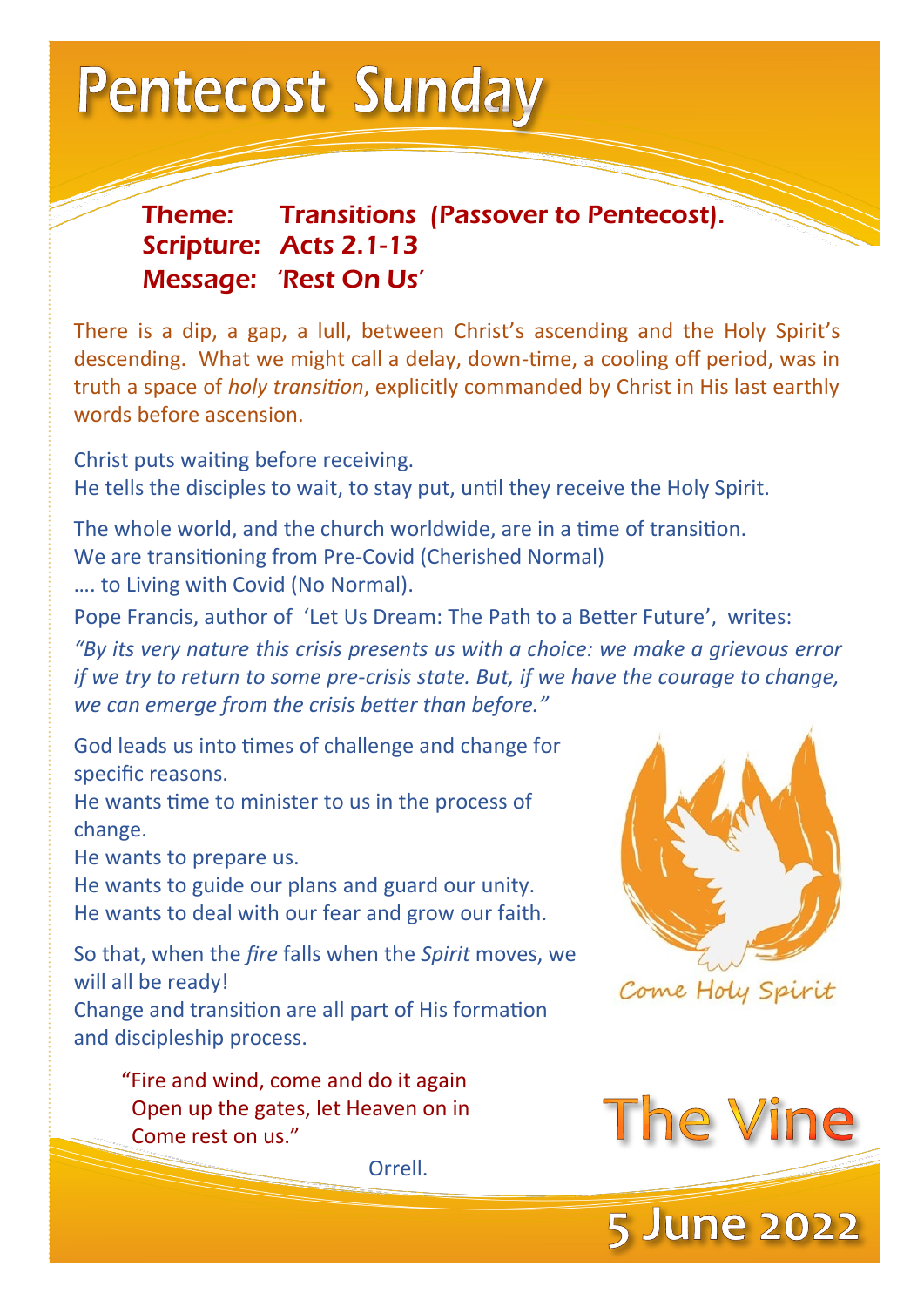# **New Series: 'God Is Calling'**

# *Your 'Call' (really) is important to us!*

 In June/July we are offering a five-week guided tour of our church.

 At the end of which - we are going to ask you a very important question*:*

 *"In light of what you have heard over the past five weeks, do you sense God's 'call' on your life?"*

There's absolutely no doubting that God is indeed calling you, but there's often a great deal of doubt and ignorance surrounding that call.

It's helpful to note that God's call always has a context! God's call contains a specific *time*, *place*, and *purpose*.

- *It is never ambiguous or all encompassing.*
- *It is do-able.*
- *It is personal.*
- *It is relational.*
- *It is older than you.*
- *It is older than your Granddad.*
- *Your call was formed before the foundations of world.*

*'Your call (really) is important to us'* pun definitely intended.

We can help you discern your call, discover your gifts, and assist you in moving into a mission shaped life, regardless of where that mission may be. Our intent is not to shoehorn you into a program or to use you to fill gaps in our rosters.

We will, if called upon, create a new missional project or ministry platform to facilitate you in answering God's call.

## **Frederick Buechner regarding 'Discerning Your Calling'**

*"The place God calls you to is the place where your deep gladness and the world's deep hunger meet."*

# OPERATION CHRISTMAS CHILD - JUNE DONATIONS

This month we're collecting **Something to Play With.** Toy cars, yoyos, skipping ropes, slinkies, tennis balls, finger puppets, etc … small enough to fit in a shoebox with lots of other things. Thank you for your wonderful support.

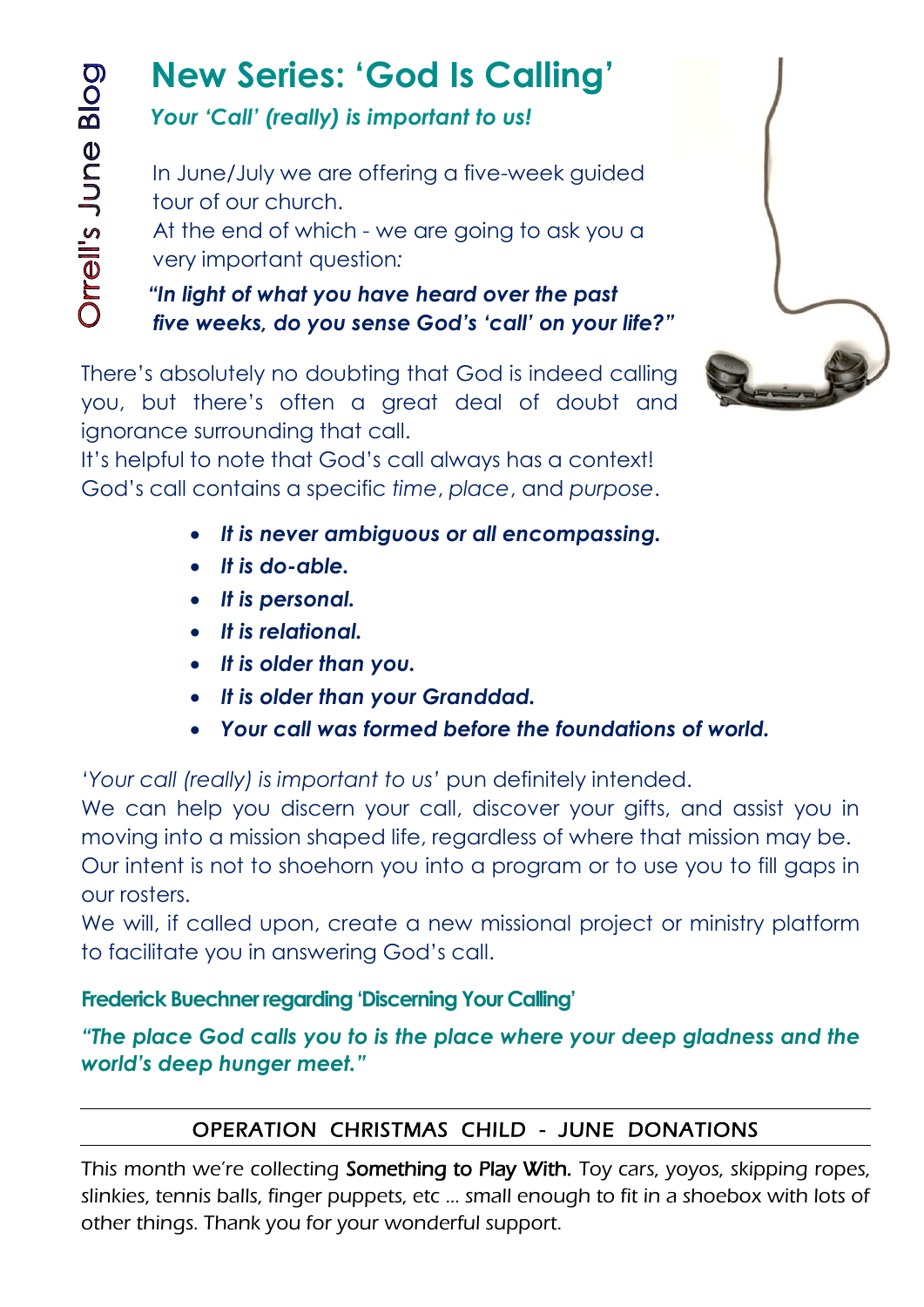# **One Church One Service Once a Year**

Welcome to our Pentecost Sunday Communion Service followed by a Congregational Meeting.

You'll see a Rose wrapped in a blue ribbon on the communion table today . . . an announcement to our church family of the birth of Xavier John Mahaffey, a wonderful gift from God and our responsibility as a church (it takes a village to grow a child). As our church family grows, we look forward to seeing more roses with blue or pink ribbons.

## Q & A SESSIONS

As a follow-up to today's meeting, dates & times have been set aside providing you with the opportunity to ask questions and/or share ideas appertaining to the Concept Plans, Corporate Identity and Operational Guidelines.

All are welcome and encouraged to take part in this important exercise.

Tuesday  $14^{th}$  June 2022,  $10:30$ am – 12:00pm. Tuesday  $14^{th}$  June 2022, 6:00pm – 7:30pm. Thursday  $16^{th}$  June 2022,  $1:30 \text{pm} - 3:00 \text{pm}$ . Thursday  $16^{th}$  June 2022,  $5:00$ pm – 6:30pm.

At Gympie Regional Uniting Church, Red Hill Rd, Gympie



"We are so proud and excited to share the safe arrival of our gorgeous son . . . Xavier John Mahaffey (Xavier pronounced as though it's Z) *9* lb 8 oz, 57cm." Congratulations Bethany, Jason, Theo and Mayah!

#### BIBLE SOCIETY GYMPIE BRANCH ~ JUNE APPEAL

During this month, the Bible Society is seeking financial support from our Gympie churches. You can give via the blue donation boxes located in our church foyers; use a separate envelope marked 'Bible Society' to place in our offering bowl/box; or by bank transfer: BSB 064416 Account No: 00906891 Account Name: Bible Society Australia - Gympie Branch Reference: Your Name or Gympie UC

#### OFFICE INTERNET & NEW PHONE NUMBER

We're upgrading our Telstra account structure saving us money. Our apologies if you had difficulty in reaching the team by email or office phone over the past week - our temporary disconnection occurred suddenly. The internet is back up and running and we anticipate having office phone connection later this week. The new office landline number will be 07 5481 1908 (the other numbers have been disconnected)